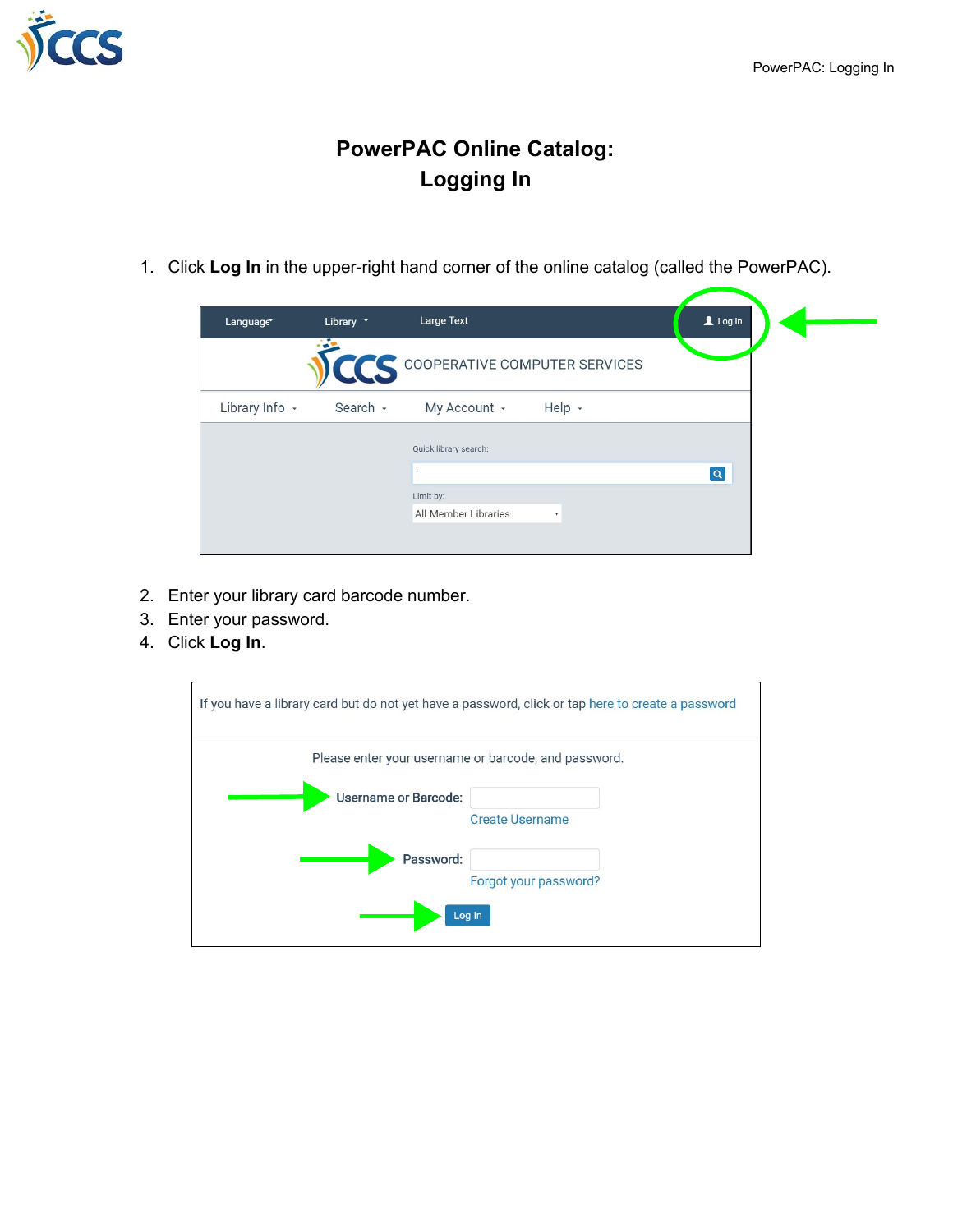

## Create a Password

- 1. Click **Log In** in the upper-right hand corner of the online catalog.
- 2. Click on the link labelled, **Click or tap here to create a password**.

|                             | If you have a library card but do not yet have a password, click or tap here to create a password |
|-----------------------------|---------------------------------------------------------------------------------------------------|
|                             | Please enter your username or barcode, and password.                                              |
| <b>Username or Barcode:</b> | <b>Create Username</b>                                                                            |
| Password:                   | Forgot your password?                                                                             |
|                             | Log In                                                                                            |

- 3. Enter your library card barcode number.
- 4. Type in your desired password in the first field.
	- a. The password must be a minimum of 4 characters.
	- b. The password may contain letters or numbers, but no special characters or spaces.
- 5. Type the password a second time to verify.
- 6. Click **Create Password**.

| To create an initial password, first enter your barcode: |
|----------------------------------------------------------|
| <b>Barcode:</b>                                          |
| Enter a password and retype it for verification:         |
| Password:<br>Verify Password:                            |
| <b>Create Password</b><br>Cancel                         |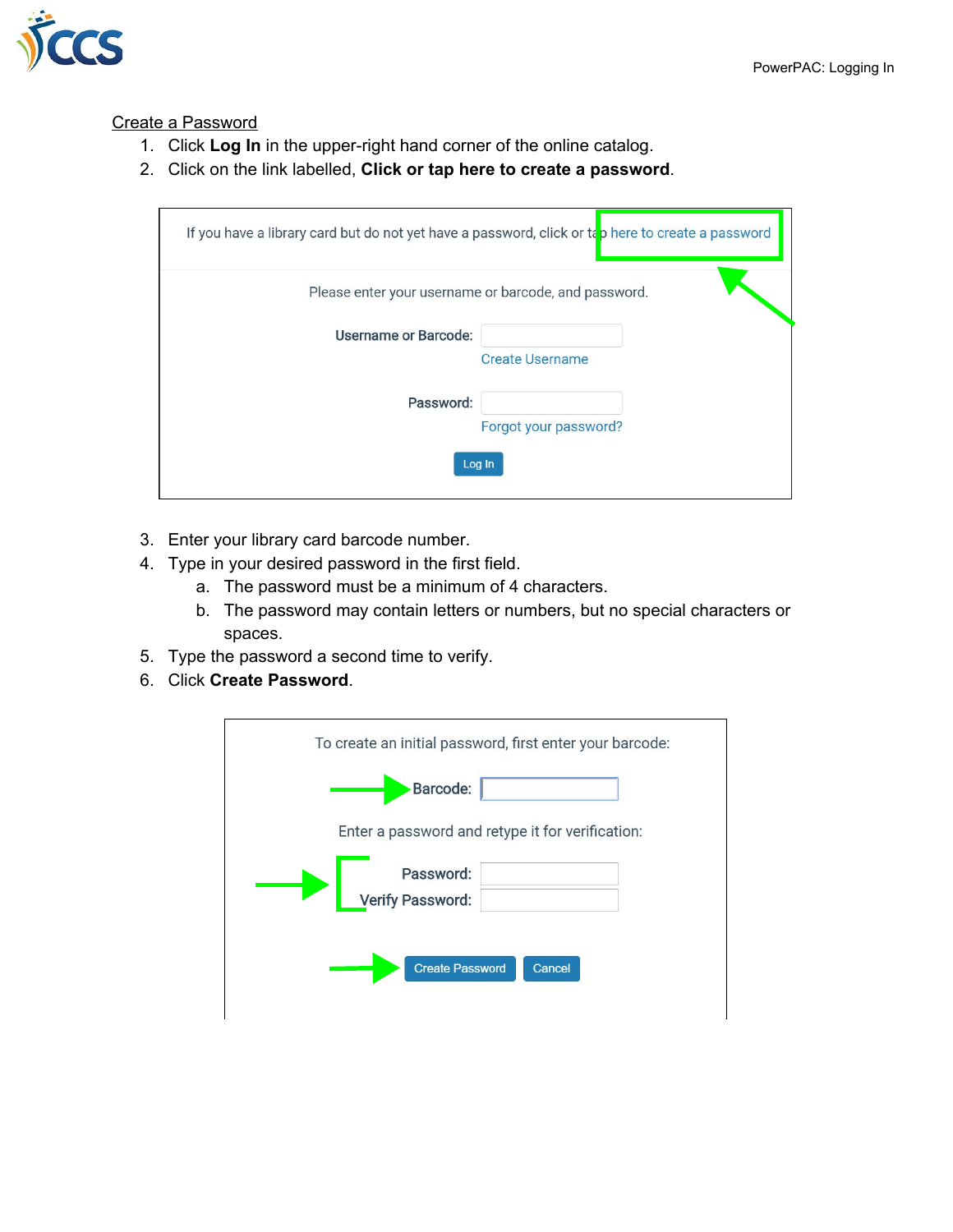

## Create a Username

- 1. Click **Log In** in the upper-right hand corner of the online catalog.
- 2. Click on the link labelled, **Create Username**.



- 3. Enter your library card barcode number and password.
- 4. Click **Next Step**.

|                                                              | Create Username                                     |  |  |
|--------------------------------------------------------------|-----------------------------------------------------|--|--|
| You must have a library account with a barcode and password. |                                                     |  |  |
| Barcode:<br>Password:                                        |                                                     |  |  |
|                                                              | Forgot your password?<br><b>Next Step</b><br>Cancel |  |  |

- 5. Click the **checkbox** next to the Change Username heading.
- 6. Type in your desired username.
	- a. The username must be a minimum of four characters.
	- b. The username must begin with a letter.
	- c. The username must be unique. If that username is currently in use by another patron, you will be prompted to create a different username.